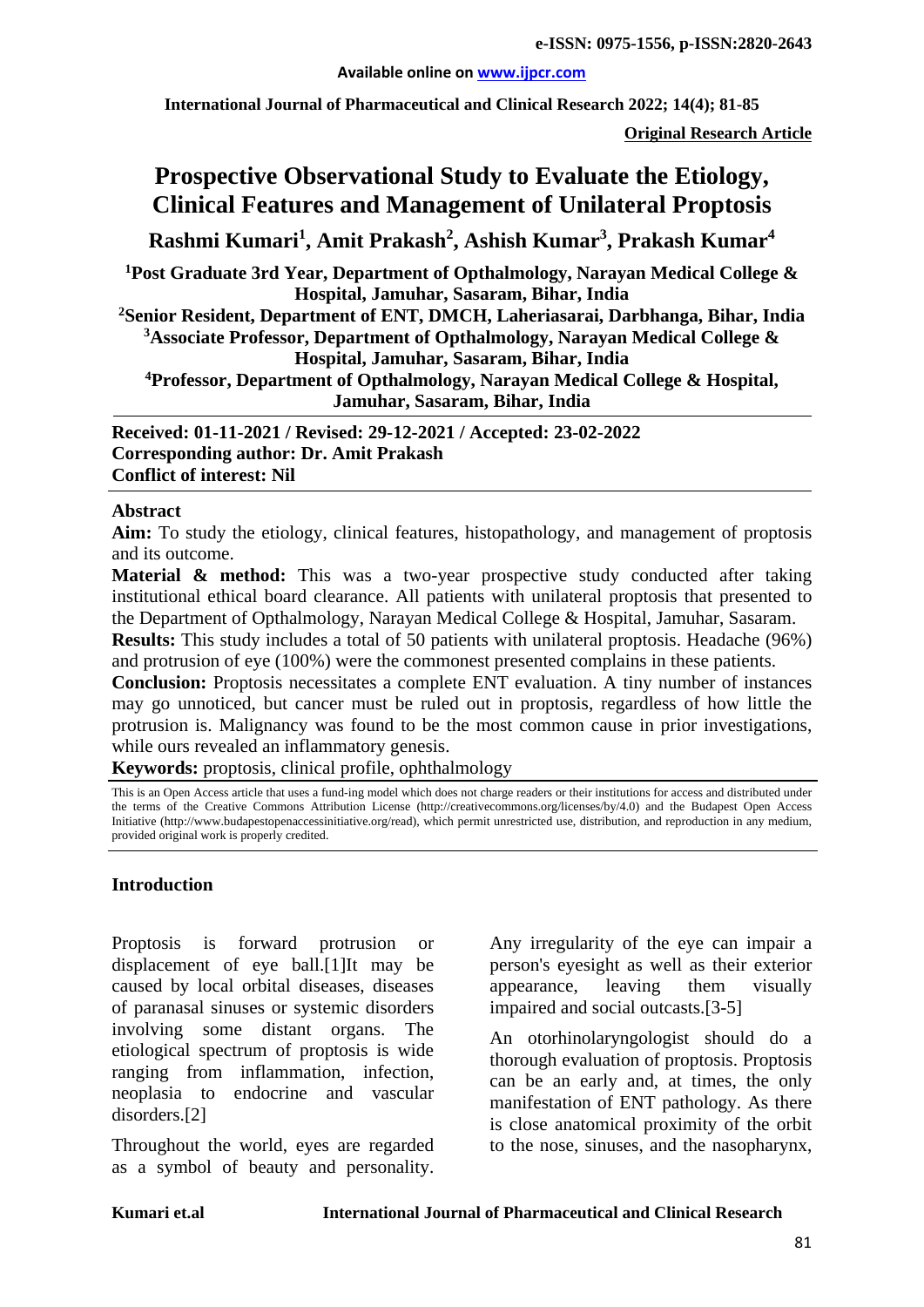the majority of ENT pathologies present with ocular manifestations.<sup>[6]</sup>

The ophthalmologist will be better able to suspect, diagnose, and treat patients if they have a thorough understanding of the etiologies. Thus, we aim to study the etiology, clinical features, and management of proptosis.

### **Material & method:**

This was a two year prospective study conducted after taking institutional ethical board clearance. All patients with unilateral proptosis that presented to the Department of Opthalmology, Narayan Medical College & Hospital, Jamuhar, Sasaram, during the study period were included.

### Methodology

Proptosis was defined by exopthalmometry (Luedde's exophthalmometer) value of >21mm or a difference of >2mm between both eyes. Presentation of proptosis was defined as acute (within hours to days), sub-acute (within weeks) and chronic (several months/years).

A written informed consent was obtained from all patients. The patients were evaluated by a detailed history, clinical examination, proptometry and relevant laboratory investigations. Orbital imaging by either CT and / or MRI was done in all patients. Medical and or surgical treatment was given according to standard protocol.

### **Statistical analysis:**

Microsoft office 2007 was used for the statistical analysis. Descriptive statistical tools were used for the analysis.

### **Results:**

This study includes a total of 50 patients with unilateral proptosis. Study participants were in between age of 6-75 years and majority of them belonged to

above sixty years of age group. (Table 1) Among all the patients 80% were males and 20% were females. Axial Proptosis was found in majority of patients (76%) and eccentric propotosis was found in 24% of the study participants.

The minimum proptosis was 3mm and the maximum was 18mm above the normal. Axial Proptosis was found in majority of patients (76%) and eccentric propotosis was found in 24% of the study participants (Table 2). Headache (96%) and protrusion of eye (100%) were the commonest presented complains in these patients along with other complains like pain, defective vision, epiphora, and diplopia shown in Table 3. The most common etiology seen orbital cellulitis comprised of 18% patients, followed by Pseudotumours (6%), Squamous cell carcinoma (6%). patients were seen with causes of Orbital apex (4%) syndrome, Meningioma (4%) and Dermoid (4%) respectively, shown in Table 4. Inflammations (42%) were medically managed with systemic antibiotics and steroids. 30% patients were surgically managed by orbitotomies or orbital exploration, depending on the site, out of which 12% cases were done by the neurosurgeon. 16% underwent radiotherapy and chemotherapy. (Table 5)

In tumors, histopathology reports after biopsy wherever possible confirmed the diagnosis. Diagnosis was confirmed clinically and with the help of CT/MRI scans. Scans helped in localizing the lesions and gave an idea into the etiology of the condition and in making a decision in the management of the patient. References to ENT, neurosurgery, and oncology were given for any associated conditions. No complications were seen in follow-ups.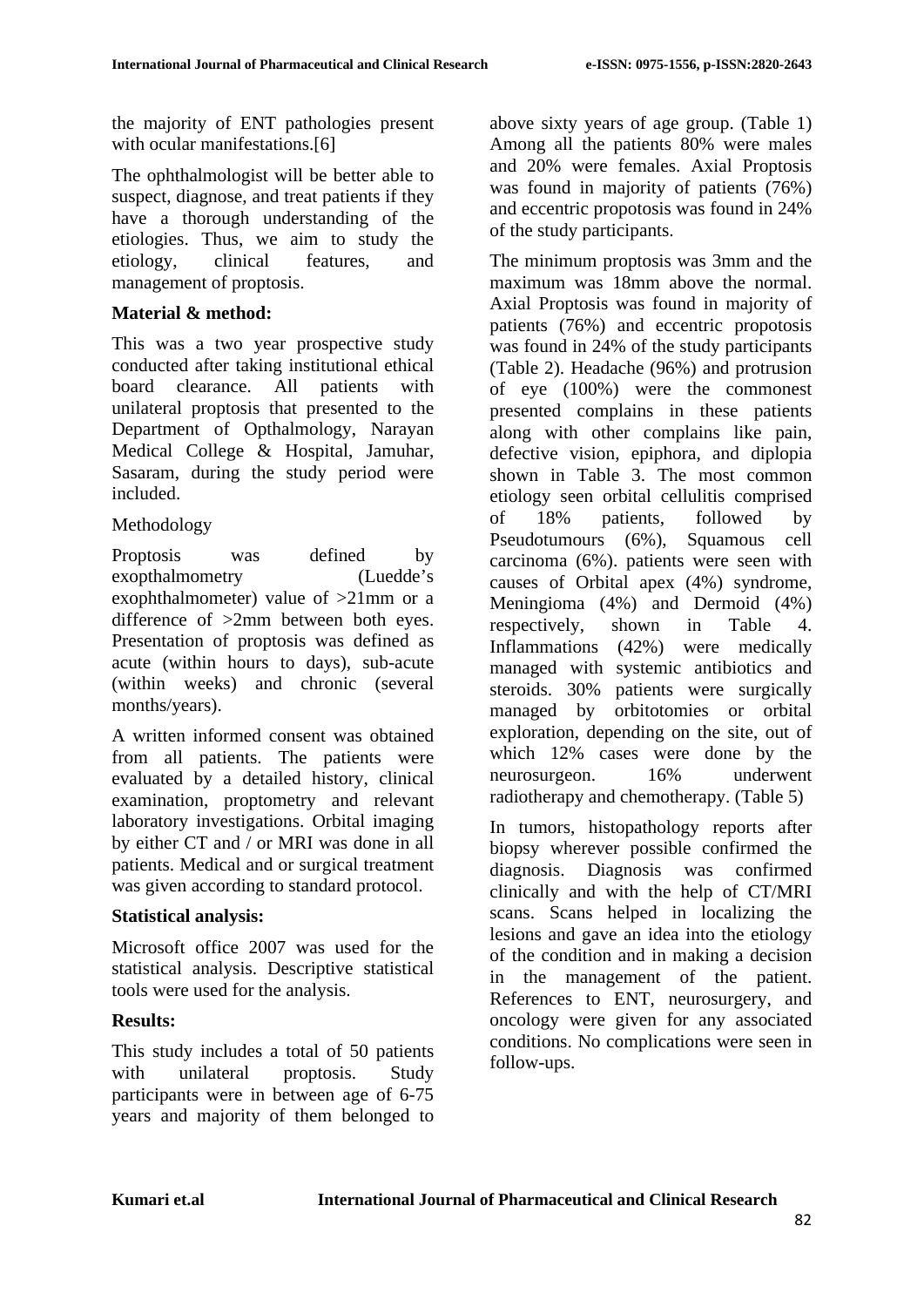| Age in years | Number of cases | $\%$  |
|--------------|-----------------|-------|
| $0 - 9$      |                 | 4.0   |
| $10 - 19$    |                 | 0.0   |
| $20 - 29$    | 10              | 20.0  |
| $30 - 39$    | 13              | 26.0  |
| $40 - 49$    | 12              | 24.0  |
| $50 - 59$    |                 | 14.0  |
| >60          | 6               | 12.0  |
| Gender       |                 |       |
| Male         | 40              | 80.0  |
| Female       | 10              | 20.0  |
| Total        | 50              | 100.0 |

# **Table 1: Age distribution**

# **Table 2: Type of proptosis**

| vpe       | Number of cases | $\%$ |
|-----------|-----------------|------|
| Axial     | 38              | 76 ( |
| Eccentric | $\overline{ }$  | 24.0 |
| Total     |                 |      |

### **Table 3: Presenting symptoms**

| Symptoms            | Number of cases | %     |
|---------------------|-----------------|-------|
| Proptosis           | 50              | 100.0 |
| Diminished vision   | 31              | 62.0  |
| Diplopia            | 4               | 8.0   |
| Diminished motility |                 | 14.0  |
| Epiphora            |                 | 2.0   |
| Headache            | 48              | 96.0  |
| Chemosis            | 27              | 54.0  |
| Orbital mass        | 18              | 36.0  |
| Eye pain            | 49              | 98.0  |
| Ptosis              | 9               | 18.0  |

# **Table 4: Cause of proptosis**

| Inflammatory                     | Number of cases \% |             |
|----------------------------------|--------------------|-------------|
| (a) Orbital cellulitis           |                    | 18.0        |
| (b) Orbital apex syndrome        |                    | 4.0         |
| (c) Frontal mucocele             |                    | 2.0         |
| (d) Mucormycosis                 |                    | 2.0         |
| Pleomorphic adenoma of lacrimal, |                    | 2.0         |
| gland                            |                    |             |
| Pseudotumours                    |                    | 6.0         |
| Trauma (Retrobulbar haemorrhage) |                    | 2.0         |
| Hodgkin's lymphoma               |                    | 2.0         |
| Squamous cell carcinoma          |                    | 6.0         |
| Lacrimal gland adenocarcinoma    |                    | 2.0         |
| Osteoblastoma                    |                    | 2. $\Gamma$ |

#### **Kumari et.al International Journal of Pharmaceutical and Clinical Research**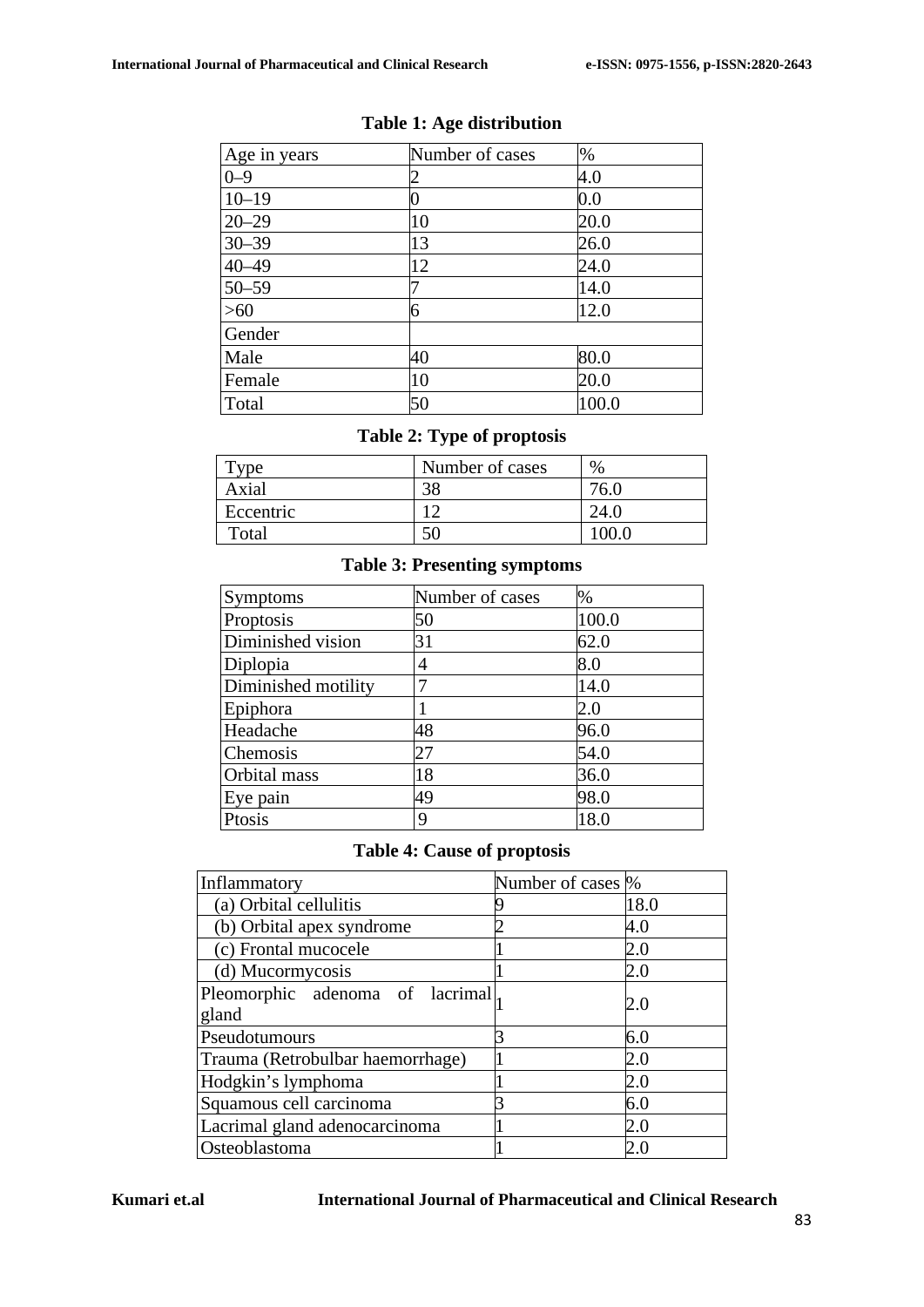| Meningioma          |         |
|---------------------|---------|
| Haemangioma         | $2.0\,$ |
| Acoustic schwannoma | 2.0     |
| Retinoblastoma      |         |
| Lymphangioma        | $2.0\,$ |
| Dermoid             | 4.0     |
| Luxated globe       |         |

| Treatment modalities             | Number of cases |  |
|----------------------------------|-----------------|--|
| Medical                          |                 |  |
| Surgery                          |                 |  |
| $\vert$ Radiation + chemotherapy | 18              |  |
| <b>Referred cases</b>            | Jh              |  |

#### **Table 5: Treatment modalities**

#### **Discussion:**

Proptosis is not very common in ophthalmology practice but its varied presentation and etiology need to be carefully evaluated as it may be vision threatening and even a sign of a life threatening systemic diseases. This study showed a male predominance similar to the finding by Khan et al Logana than and Radhakrishnan [7] and Sharma et al [8] but unlike the study by Zaidi SH et al [9] which showed a female predominance. Unilateral proptosis was more common in this study as was found by S. Guthorpe JD and Hochman M [10].

Orbital pathology usually presents as proptosis. Symptoms reflect the orbital volume increase. Direction indicates the site of lesion [10]. In comparison to other studies where neoplasms are seen to be more common, in our study, inflammations in the orbit were more common and contributed to most of the cases. Neoplastic variety found in this study. Similar results were obtained by several other studies.<sup>[11]</sup>

Anterior temporal lobe lesions into the orbit can lead to proptosis and blindness [12]. The causes of unilateral proptosis in a child include retinoblastoma in the first 5 years of life and infective orbital cellulitis [13].

The direction of exophthalmos may indicate the likely aetiology and site of lesion [14]. Axial proptosis is seen in tumours arising within the muscle cone like optic nerve glioma. The eyeball is displaced down and/or lateral in diseases of frontal or ethmoid sinuses. Lacrimal gland or temporal fossa tumours have a medial displacement [15,16].

The complications of orbital cellulitis are exposure keratitis, raised intra ocular pressure, central retinal artery or vein occlusion, optic neuropathy, endophthalmitis, subperiosteal abscess, intracranial complications like meningitis, brain abscess and cavernous sinus thrombosis.[9] In addition, Low Molecular Weight heparin (Enoxaparin 40mg s/c bd x 5 days) was given to patients with cavernous sinus thrombosis complicating orbital cellulitis and insulin injection was given for blood sugar control in diabetic patients.[2]

### **Conclusion:**

Proptosis can cause significant disfigurement and visual deterioration. Proptosis necessitates a complete ENT evaluation. A tiny number of instances may go unnoticed, but cancer must be ruled out in proptosis, regardless of how little the protrusion is. Malignancy was